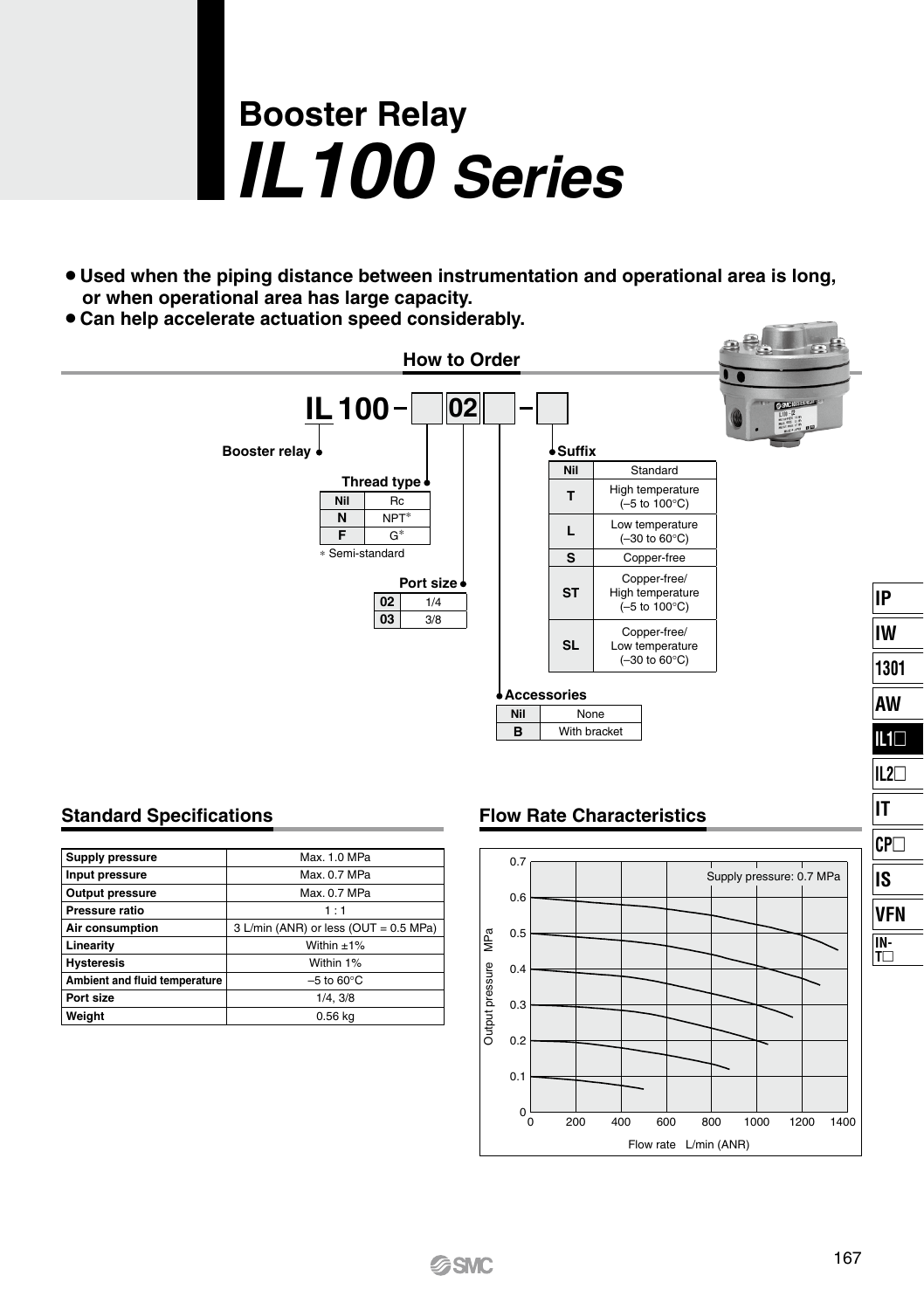## *IL100 Series*

#### **Principle of Operation**

### **IL100**



Signal pressure enters the input chamber  $\mathbb O$  from the SIG port, and acts on diaphragm A  $\oslash$  and exerts a downward force on diaphragm B  $(3)$ . When the force of the input chamber  $(1)$  exceeds the force of diaphragm B  $(3)$ , inner valve  $(6)$  is inseated allowing air flow out the secondary supply port. On signal pressure exhaust the supply valve closes and exhaust flow path  $\circledS$  is opened to allow vent of the secondary air supply to atmosphere. Input and output ports are connected by a needle valve 4. Adjustment ensures that exact equalization occurs between the signal and output supply. The above function allows a low volume signal to provide high volume output with pressure ratio remaining (1:1) for signal to output.

#### **Construction**



**SSMC** 

#### **Component Parts**

| No. | Description           | Material                 | <b>Note</b>          |
|-----|-----------------------|--------------------------|----------------------|
| 1   | Valve                 | Aluminum alloy           | Silver baking finish |
| 2   | Cover                 | Aluminum alloy           | Silver baking finish |
| 3   | <b>Throttle valve</b> | Stainless steel          |                      |
| 4   | Inner valve           | Stainless steel          |                      |
| 5   | Diaphragm assembly    | Aluminum alloy/NBR/Resin | Chromated            |
| 6   | Diaphragm             | <b>NBR</b>               |                      |
| 7   | Valve spring          | Stainless steel          |                      |
| 8   | O-ring                | <b>NBR</b>               |                      |
| 9   | O-ring                | <b>NBR</b>               |                      |

#### **Replacement Parts**

| Model   Order no. | Contents                                                            |
|-------------------|---------------------------------------------------------------------|
|                   | <b>IL100</b>   KT-IL100   Set of left nos. $(5, (6), (7), (8), (9)$ |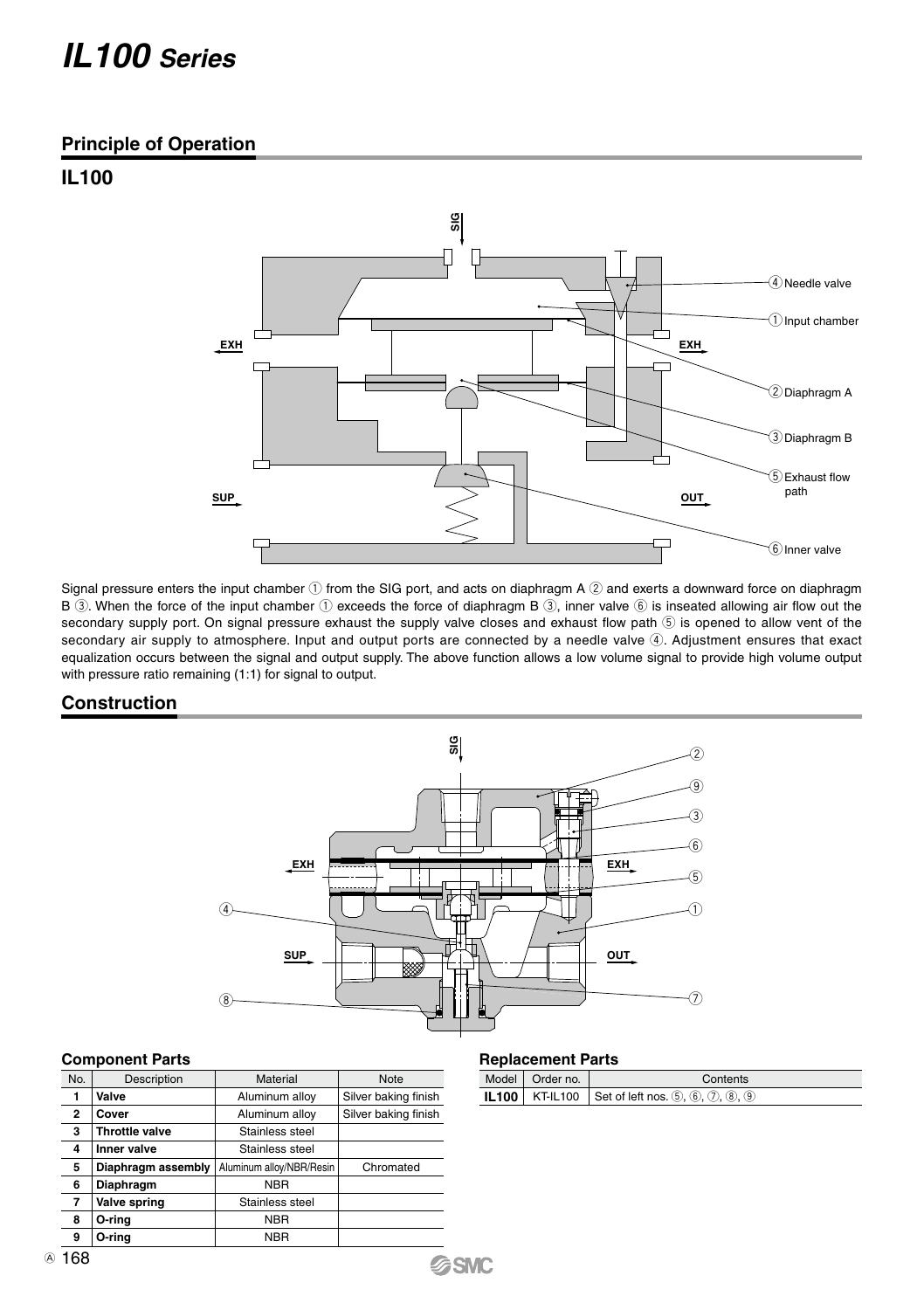## **Dimensions**

## **IL100**





| I۴                         |
|----------------------------|
| IW                         |
| 1301                       |
| AW                         |
| $IL1\square$               |
| $IL2\Box$                  |
| ΙT                         |
| $\mathsf{C}\mathsf{P}\Box$ |
| IS                         |
| VFN                        |
| N-                         |
|                            |